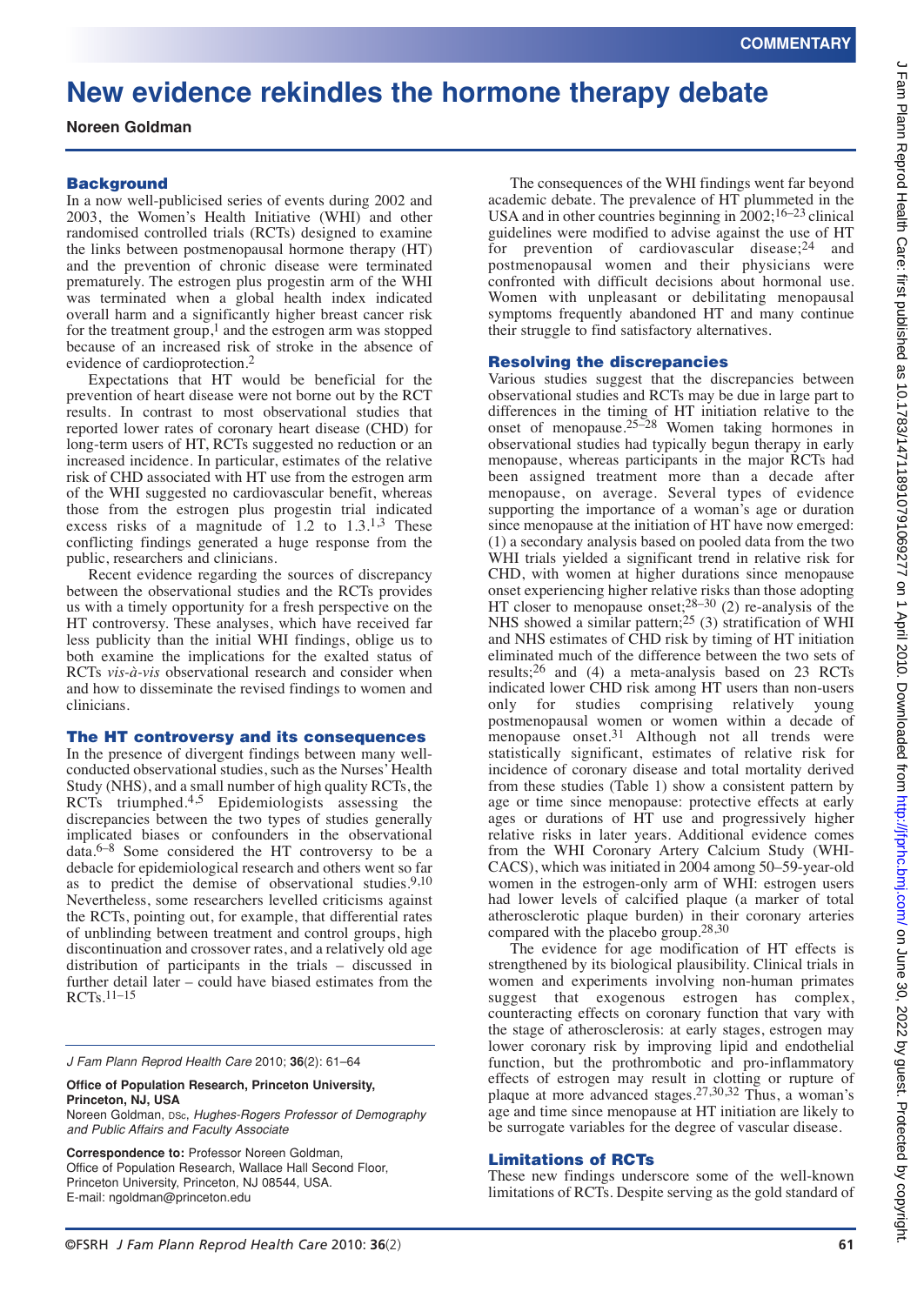| Study data                                               | Age (years)             |                         |                                           |                          | Years since menopause (n) |                         |                         |                          |
|----------------------------------------------------------|-------------------------|-------------------------|-------------------------------------------|--------------------------|---------------------------|-------------------------|-------------------------|--------------------------|
|                                                          | $50 - 59$               | $60 - 69$               | $70 - 79$                                 | p value<br>for<br>trenda | ~10                       | $10 - 19$               | $20+$                   | p value<br>for<br>trenda |
|                                                          |                         |                         | Hazard ratio for CHD (95% CI)             |                          |                           |                         |                         |                          |
| <b>Women's Health</b><br>Initiative (WHI) <sup>29</sup>  |                         |                         |                                           |                          |                           |                         |                         |                          |
| Estrogen + progestin                                     | 1.29<br>$(0.79 - 2.12)$ | 1.03<br>$(0.74 - 1.43)$ | 1.48<br>$(1.04 - 2.11)$                   | 0.70                     | 0.88<br>$(0.54 - 1.43)$   | 1.23<br>$(0.85 - 1.77)$ | 1.66<br>$(1.14 - 2.41)$ | 0.05                     |
| Estrogen alone                                           | 0.63<br>$(0.36 - 1.09)$ | 0.94<br>$(0.71 - 1.24)$ | 1.13<br>$(0.82 - 1.54)$                   | 0.12                     | 0.48<br>$(0.20 - 1.17)$   | 0.96<br>$(0.64 - 1.44)$ | 1.12<br>$(0.86 - 1.46)$ | 0.15                     |
| Combined HT                                              | 0.93<br>$(0.65 - 1.33)$ | 0.98<br>$(0.79 - 1.21)$ | 1.26<br>$(1.00 - 1.59)$                   | 0.16                     | 0.76<br>$(0.50 - 1.16)$   | 1.10<br>$(0.84 - 1.45)$ | 1.28<br>$(1.03 - 1.58)$ | 0.02                     |
|                                                          | <60                     | $60+$                   |                                           |                          | ~10                       | $10+$                   |                         |                          |
| Nurses' Health<br>Study <sup>b</sup> (NHS) <sup>26</sup> |                         |                         |                                           |                          |                           |                         |                         |                          |
| Estrogen + progestin                                     | 0.86<br>$(0.65 - 1.14)$ | 1.15<br>$(0.85 - 1.57)$ |                                           | 0.05                     | 0.84<br>$(0.61 - 1.14)$   | 1.12<br>$(0.84 - 1.48)$ |                         | 0.08                     |
| Estrogen + progestin<br>(adherence adjusted)             | 0.78<br>$(0.44 - 1.90)$ | 1.36<br>$(0.81 - 2.29)$ |                                           | 0.06                     | 0.54<br>$(0.19 - 1.51)$   | 1.20<br>$(0.78 - 1.84)$ |                         | 0.01                     |
| Meta-analysisc<br>$(23 \text{ RCTs})^{31}$               | 0.68<br>$(0.48 - 0.96)$ | 1.03<br>$(0.91 - 1.16)$ |                                           |                          |                           |                         |                         |                          |
|                                                          |                         |                         | Hazard ratio for total mortality (95% CI) |                          |                           |                         |                         |                          |
|                                                          | $50 - 59$               | $60 - 69$               | $70 - 79$                                 |                          | <10                       | $10 - 19$               | $20+$                   |                          |
| WHI (combined HT) <sup>29</sup>                          | 0.70<br>$(0.51 - 0.96)$ | 1.05<br>$(0.87 - 1.26)$ | 1.14<br>$(0.94 - 1.37)$                   | 0.06                     | 0.76<br>$(0.53 - 1.09)$   | 0.98<br>$(0.78 - 1.24)$ | 1.14<br>$(0.96 - 1.36)$ | 0.51                     |
|                                                          | <60                     | $60+$                   |                                           |                          |                           |                         |                         |                          |
| Meta-analysisc<br>$(30 \text{ RCTs})^{43}$               | 0.61<br>$(0.39 - 0.95)$ | 1.03<br>$(0.90 - 1.18)$ |                                           |                          |                           |                         |                         |                          |

**Table 1** Risks for coronary heart disease and total mortality associated with hormone therapy, by age and years since menopause

aThe *p* values for trend for the WHI are based on parameterisations of age as a linear form of categorical coded values. The *p* values for the NHS are tests for interactions.

bBased on viewing the NHS as a randomised trial, using intention-to-treat analysis. Adjusted for baseline variables. The second set of estimates excludes women with past use of HT and is adjusted for adherence.

cIn the meta-analysis for CHD, RCTs are classified in the two following groups: (1) mean age of participants <60 years or mean years from menopause <10 years; (2) mean age of participants >60 years or mean years from menopause >10 years. In the meta-analysis for total mortality, the two groups are defined as (1) mean age <60 years and (2) mean age >60 years. Estimates from the meta-analyses are odds ratios.

CHD, coronary heart disease; CI, confidence interval; HT, hormone therapy; NHS, Nurses' Health Study; RCT, randomised controlled trial; WHI, Women's Health Initiative.

clinical research, their lack of external validity continues to be a serious concern. The sample participating in clinical trials is rarely a random sample from a well-defined population or representative of the population of interest. Although cost and sample size considerations, along with clinical interest in prescribing HT for disease prevention in older women, led WHI investigators to implement a broad age range (50–79 years), the vast majority of women outside of clinical trials adopt HT within several years of menopause. 3 For example, 80% of hormone users in the NHS initiated use within a 2–3-year period after the start of menopause (51 years, on average, in the USA). In contrast, the average age of women in the WHI trials was 63 years and most initiated hormone use more than a decade after menopause onset.27 The average age of women in other major RCTs was at least as high as the WHI: 63 years in the Women's International Study of Long Duration Oestrogen after Menopause (WISDOM) and 67 years in the Heart and Estrogen/Progestin Replacement Study (HERS and HERS II).14,27 In the light of these age distributions, women in the RCTs were much more likely than their counterparts in observational studies to have had subclinical observational studies to atherosclerosis, rendering it difficult for the RCTs to assess whether HT is protective against the initial development of coronary artery disease.33

A second related drawback of RCTs is their focus on

average effects in heterogeneous groups, rather than on variation in those effects by clinically relevant characteristics of participants. WHI was not designed or statistically powered to examine the consequences of HT for women close to the menopausal transition $34$  or to assess variation in the health consequences of HT by age or time since menopause (or stage of vascular disease), $35$  and certainly not to statistically distinguish the effects of these highly correlated variables. Indeed, in early analyses, WHI investigators did not find statistically significant differences in HT effects by age or other covariates. 1 Thus, despite informative *post hoc* analyses and ongoing follow up of the WHI samples, it is unlikely that these data can ever provide a convincing answer to the question of whether HT is protective of cardiovascular disease for women who initiate HT early.

This lesson is not a new one, although it provides an intriguing reversal of a problem associated with RCTs of commonly used treatments for chronic disease. In particular, RCTs of statins and of non-steroidal antiinflammatory drugs have been criticised for under-representation of older participants.36 Subsequent to US Food and Drug Administration (FDA) approval, an unexpectedly large number of serious, and sometimes fatal, side effects among the elderly taking some of these medications resulted in withdrawals of these drugs from the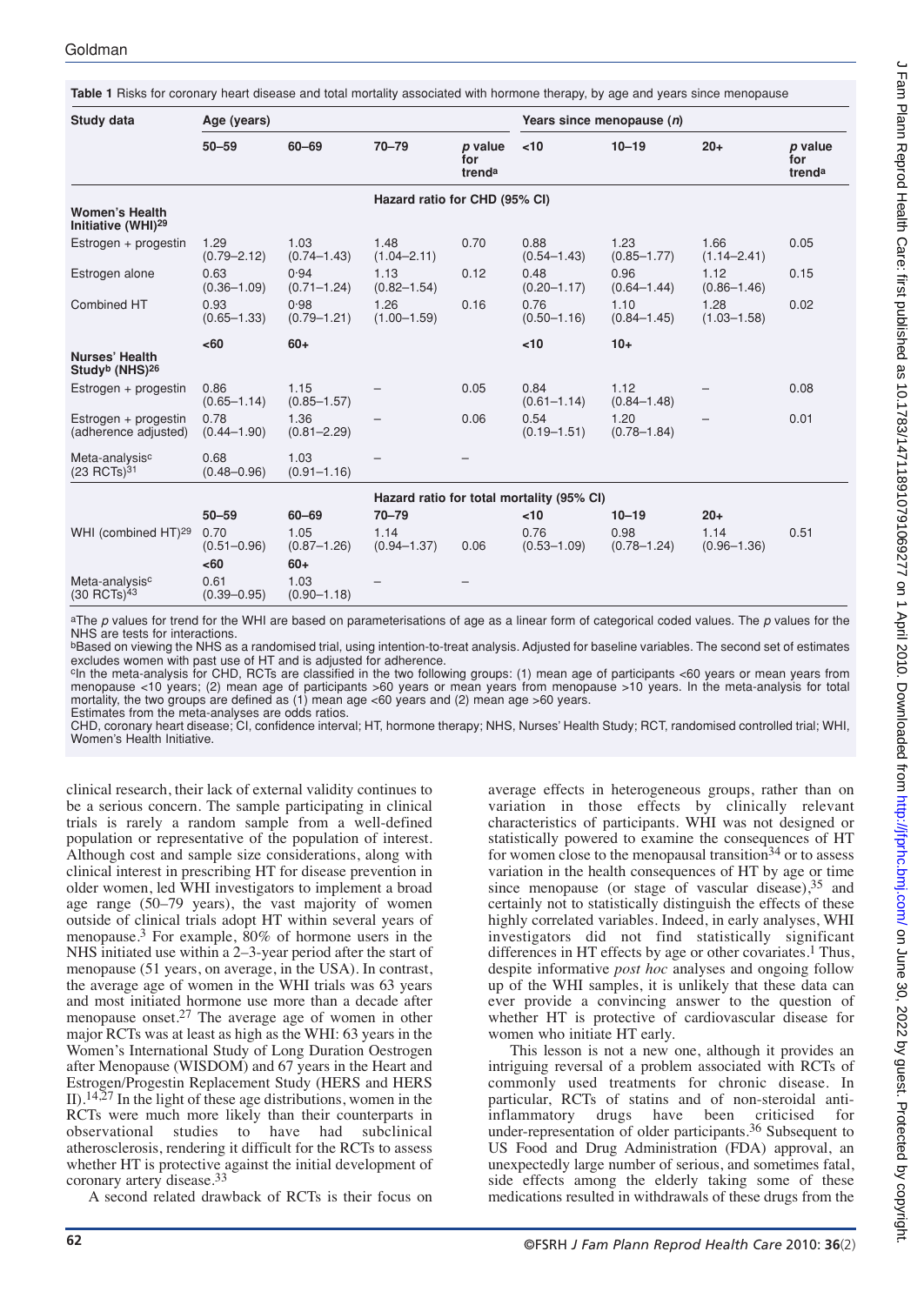market.37,38 In contrast, the major external validity problem for RCTs of HT is under-representation of relatively *young* (postmenopausal) women rather than the elderly.

Although recent analyses of discrepancies between the RCTs and observational studies have focused much of their attention on disparities in the underlying ages and durations since menopause of study participants, additional WHI limitations may have given rise to the conflicting findings. For example, the much higher proportions of women unblinded in the estrogen–progestin arm of the WHI (primarily because of vaginal bleeding) as compared with the placebo group (0.44 vs 0.07) made the trial resemble an observational study.11 Detection bias resulting from this differential awareness of HT status between treatment and control participants may have led to overestimates of the relative risks of several health conditions, including CHD.14,39

## **Disseminating new findings and revising clinical guidelines**

Another salient issue emanating from the HT controversy pertains to dissemination of the new findings. Despite numerous published studies that identify the importance of age at HT initiation, many women would be hard pressed to locate information challenging the 2002 WHI results or discussing variation in risk. Most of the frequently accessed health websites do not acknowledge the lack of evidence linking HT to increased risk of CHD for women initiating HT in the usual manner. Nor do they provide information suggesting that HT use by these women may confer protection against CHD for short to moderate durations of use. Researchers are undoubtedly concerned about widespread dissemination of their "revisionist" thinking in the absence of new RCT data and conclusive results, and face the difficulty of communicating such complex findings to a broad audience.

A similar problem relates to potential revision of clinical guidelines for HT use. Neither positive findings from the WHI-CACS study nor re-analyses of WHI and NHS data have generated recommendations for changing existing guidelines. What types of additional data and findings will be needed before researchers are willing to offer a more balanced and nuanced assessment of the consequences of HT? Will it be feasible for revised guidelines to comprise recommendations that depend on a woman's age, duration since menopause, duration of use, or degree of vascular disease? This concern is especially important given that that almost half of gynaecologists did not believe the initial WHI results, many were confused about the findings, and vast numbers of women did not have accurate information about HT-associated risks.<sup>3,40,41</sup>

## **Have we checkmated ourselves?**

Paradoxically, large-scale trials needed to address these issues are unlikely to be forthcoming. In a prescient commentary examining the differences in findings between RCTs and observational studies of HT, Michels asks: "Have we checkmated ourselves?"42 Now, 6 years later, it seems that we have. Implementation of trials involving random assignment of relatively young menopausal women to HT regimens would be hindered by ethical issues associated with the premature termination of earlier trials, by huge costs and complexities (e.g. the study would need to be large or of long duration to obtain sufficient numbers of clinical events in younger women) and by the biases discussed above that plagued the WHI and other RCTs. At the same time, there is a pressing need for research establishing the biological pathways linking HT to cardiovascular disease, including the role of the timing of HT initiation and duration of use. The WHI-CACS is a significant step in the right direction and several small trials [e.g. the Kronos Early Estrogen Prevention Study (KEEPS) and the Early versus Late Intervention Trial with Estrogen (ELITE)] are underway.<sup>27,35</sup> Nevertheless, in the light of termination of HT use in the WHI, which includes the ancillary WHI-CACS study, and major obstacles to the development of future large-scale trials, observational studies will need to provide many of the answers.

While once thought to be the trigger for the demise of observational epidemiology, the ongoing HT controversy may accomplish the reverse. Researchers have come to the defence of observational studies in the past, supporting their value for generating new hypotheses, evaluating long-term complex treatment regimens, and providing information in the many circumstances in which RCTs are not ethically or logistically possible. The HT saga is reminding us that observational studies and RCTs provide checks on one another. In the absence of high-quality cohort studies, it would have been difficult, if not impossible, to question the WHI conclusion that HT leads to more negative than positive health outcomes and higher coronary risk for the typical user. Moreover, without comparative studies derived from both observational and experimental data, it would have been challenging to identify how the health risks of HT vary by timing and duration. High-quality observational studies may now be our best hope for gaining additional insights into the biological mechanisms underlying the apparent changes in the effects of HT over a postmenopausal women's life course.

#### **Acknowledgements**

The author would like to thank Ronald Brookmeyer, Dana Glei, Graham Lord and James Trussell for their helpful advice and Diana Sacké for assistance with the manuscript.

#### **Statements on funding and competing interests**

**Funding** Partial support came from the Demography and Epidemiology Unit of the Behavioral and Social Research Program of the National Institute on Aging (R01AG16790) and the Eunice Kennedy Shriver National Institute of Child Health and Human Development (R24HD047879).

**Competing interests** None identified.

#### **References**

- Writing Group for the Women's Health Initiative Investigators. Risks and benefits of estrogen plus progestin in healthy postmenopausal women: principal results from the Women's Health Initiative randomized controlled trial. *JAMA* 2002; **288** : 321–333.
- The Women's Health Initiative Steering Committee. Effects of conjugated equine estrogen in postmenopausal women with hysterectomy: the Women's Health Initiative randomized controlled trial. *JAMA* 2004; **291**: 1701–1712.
- 3 Prentice RL, Anderson GL. The Women's Health Initiative: lessons learned. *Annu Rev Public Health* 2008; **29**: 131–150.
- Fletcher SW, Colditz GA. Failure of estrogen plus progestin therapy for prevention. *JAMA* 2002; **288**: 366–368.
- 5 McPherson K. Where are we now with hormone replacement therapy? *BMJ* 2004; **328**: 357–358.
- 6 Col NF, Pauker SG. The discrepancy between observational studies and randomized trials of menopausal hormone therapy: did expectations shape experience? *Ann Intern Med* 2003; **139** : 923–929.
- 7 Nelson HD, Humphrey LL, Nygren P, Teutsch SM, Allan JD. Postmenopausal hormone replacement therapy: scientific review. *JAMA* 2002; **288**: 872–881.
- 8 Whittemore AS, McGuire V. Observational studies and randomized trials of hormone replacement therapy: what can we learn from them? *Epidemiology* 2003; **14**: 8–10.
- Lawlor DA, Davey Smith G, Ebrahim S. Commentary: The hormone replacement-coronary heart disease conundrum: Is this the death of observational epidemiology? *Int J Epidemiol* 2004; **33**: 464–467.
- 10 Vandenbroucke JP. When are observational studies as credible as randomised trials? *Lancet* 2004; **363**: 1728–1731.
- 11 Shapiro S. Risks of estrogen plus progestin therapy: a sensitivity analysis of findings in the Women's Health Initiative